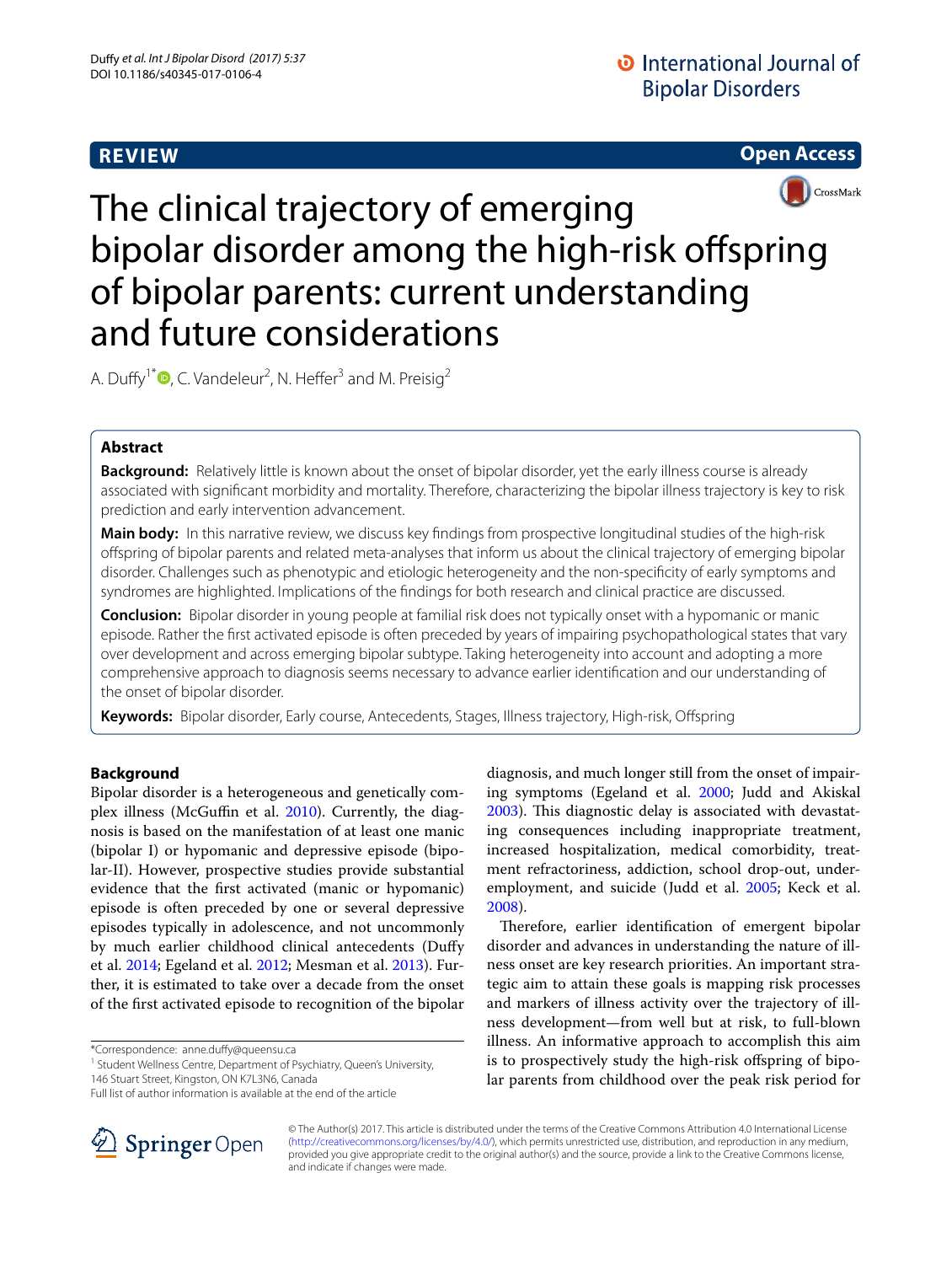illness onset. (i.e., adolescence and early adulthood). This design allows for parallel, real-time assessment of risk factors and potential confounds—allowing for the separation of trait from state, critical to the task of identifying risk markers and endophenotypes. Ultimately, this advance will inform the development and timing of specifc early interventions; thereby reducing the proportion of individuals reaching end-stage illness and developing a progressive illness course.

## **Methods**

We completed a selective narrative review of published studies that inform us about the emerging clinical trajectory of bipolar disorder. Included studies (listed in Table [1](#page-2-0)) had to be prospective and longitudinal in design, include the ofspring of at least one parent with bipolar disorder, and report on clinical outcomes at the syndrome level. The purpose of this narrative review is, therefore, to summarize the available evidence informing the clinical picture of emerging bipolar disorder and highlight the importance of heterogeneity in this work. We also discuss how risk factors such as family history can be used to diferentiate the early bipolar illness trajectory from otherwise non-specifc clinical presentations. Finally, we discuss the clinical and research implications of these fndings, highlighting knowledge gaps and future challenges.

## **Results and discussion**

# **Emerging bipolar disorder**

Bipolar disorder runs in families and a confrmed history in a frst-degree relative is the single most robust predictor of illness risk. Based on data from published family studies and a meta-analysis, a frst degree relative of a bipolar patient has an estimated eight- to tenfold lifetime risk of developing bipolar disorder and a two to threefold lifetime risk of developing a depressive disorder compared to the general population (Dufy et al. [2000](#page-9-6); Wilde et al. [2014\)](#page-10-2). However, recent evidence from two large family studies found an increase of major depressive disorder only among adult family members of bipolar-II but not bipolar-I probands, suggesting the independence of familial aggregation of bipolar-I and major depressive disorder (Vandeleur et al. [2014](#page-10-3); Merikangas et al. [2014](#page-10-4)). The discrepant results of these recent compared to earlier family studies is most likely explained by differential methodological approaches—that is a mixture of probands with both bipolar-I and bipolar-II disorders, as well as the use of RDC criteria and diferent diagnostic measures. Depressive disorders that share a bipolar diathesis (i.e., in relatives of bipolar probands) or represent the emerging course (i.e., in subjects that later develop bipolar disorder) have been described as having an early adolescent onset, a highly recurrent course, and not uncommonly include psychotic features, activated symptoms and evidence of paradoxical worsening on antidepressants (Strober and Carlson [1982;](#page-10-5) O'Donovan et al. [2008](#page-10-6)).

There are a number of risk modifiers that can be used to individualize the estimated risk of developing bipolar disorder for individuals from specifc families. For example, high penetrance across multiple generations, an earlier age of onset in the proband bipolar patient, and assortative mating all increase the risk estimate (Dufy et al. [2000\)](#page-9-6). Additionally, early adversity in the form of abuse, neglect, increased exposure to active parental illness, and attachment difficulties have been associated with an increased risk and an earlier age of onset of bipolar disorder, possibly through epigenetic mechanisms (Goodday et al. [2015](#page-9-7); Dufy et al. [2016;](#page-9-8) Doucette et al. [2016](#page-9-9); Petronis [2010](#page-10-7); Post et al. [2016](#page-10-8); Bagot and Meaney [2010](#page-9-10)).

Given the high estimated heritability of bipolar disorder (Smoller and Finn [2003](#page-10-9)), children of bipolar parents are an important and informative high-risk population. Prospective study of the emerging clinical course in children of parents with well-characterized bipolar disorder, alongside assessment of other important risk factors, is the best way to disentangle primary illness development from burden of illness effects. There are now a number of published international prospective longitudinal ofspring studies (Table [1\)](#page-2-0) (Dufy et al. [2014;](#page-9-0) Egeland et al. [2012](#page-9-1); Mesman et al. [2013](#page-10-1); Birmaher et al. [2009](#page-9-11); Preisig et al. [2016;](#page-10-10) Nurnberger et al. [2011\)](#page-10-11). Each study varies in terms of recruitment and assessment methods, yielding diferences in risk modifers such as the age of onset and comorbidity in the proband parents, degree of assortative mating, proportion of intact families, and level of education and income of the family. The nature of the comparator (control) group also difers across high-risk studies.

Nonetheless, there are several key fndings regarding the children at confrmed familial risk that can be summarized as follows: (i) anxiety and sleep disorders in childhood increase the risk of subsequent major mood disorders 2.5- to 3-fold compared to high-risk ofspring without these antecedents (Nurnberger et al. [2011;](#page-10-11) Duffy et al. [2013\)](#page-9-12); (ii) ADHD and behavioural disorders are not consistently elevated in high-risk ofspring after adjustment for family factors (socioeconomic status, cultural context, ADHD and other comorbid psychiatric disorders in bipolar and other parents) and bipolar subtype (psychotic spectrum illness) (Egeland et al. [2012;](#page-9-1) Birmaher et al. [2009](#page-9-11); Nurnberger et al. [2011](#page-10-11); Dufy [2012;](#page-9-13) Axelson et al. [2015\)](#page-9-14); (iii) increased exposure in childhood to active parental illness (Goodday et al. [2015\)](#page-9-7) and earlier age of onset of parental bipolar disorder (Preisig et al.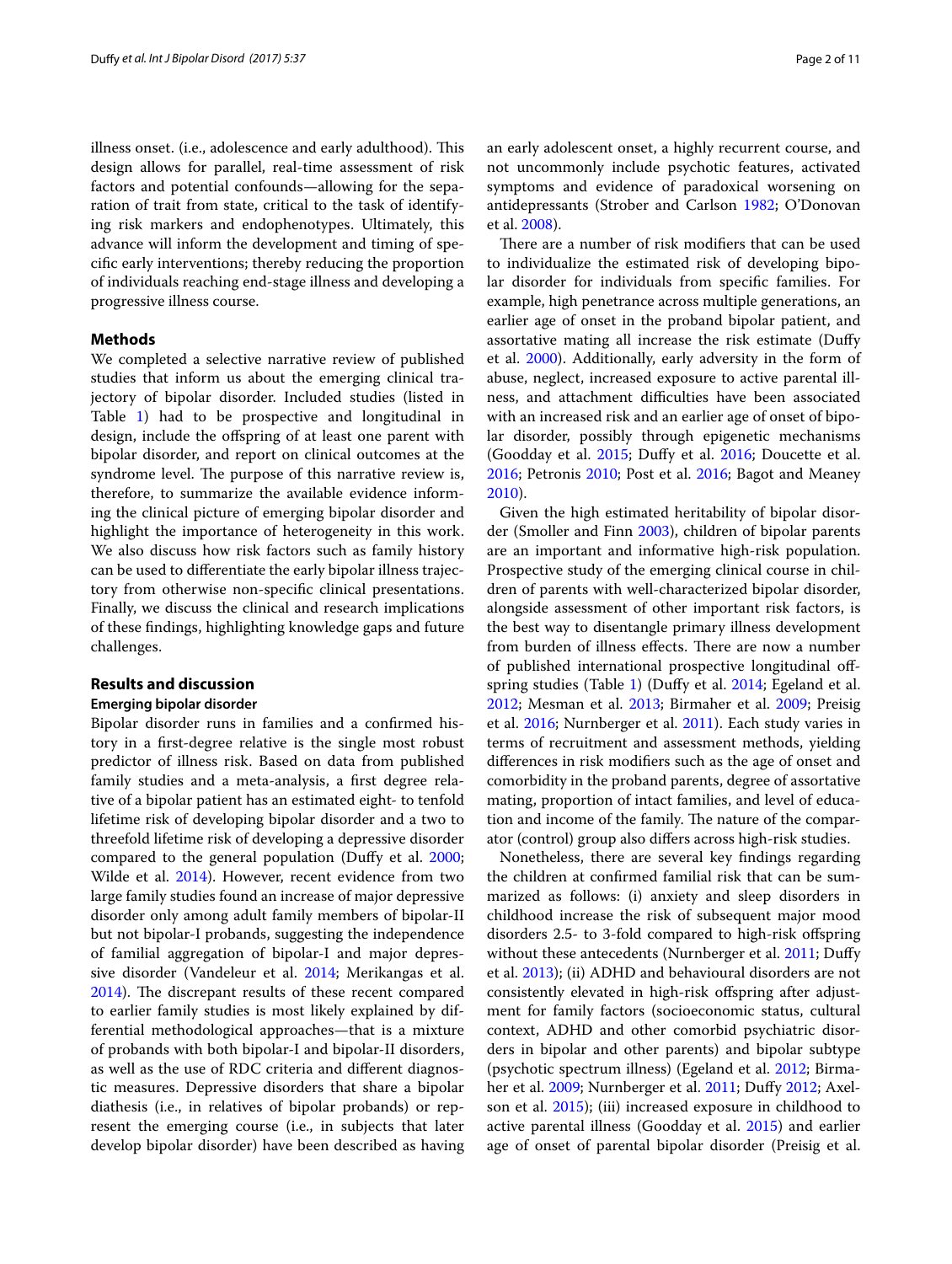<span id="page-2-0"></span>

| ì              |
|----------------|
|                |
|                |
|                |
|                |
|                |
|                |
|                |
|                |
| į              |
|                |
|                |
|                |
|                |
|                |
|                |
|                |
|                |
|                |
|                |
|                |
|                |
|                |
|                |
|                |
|                |
|                |
|                |
|                |
|                |
|                |
|                |
|                |
|                |
|                |
|                |
|                |
|                |
|                |
|                |
|                |
|                |
|                |
|                |
|                |
|                |
|                |
|                |
|                |
|                |
|                |
|                |
|                |
|                |
|                |
|                |
|                |
| $\overline{ }$ |
|                |
|                |
| <u>ale</u>     |

|                                                      |                         | Table 1 An overview of prospective bipolar offs |                            |                                                          |                           |     |                                                       |                          | pring studies: study characteristics and psychopathology outcomes                                |     |                                                   |                         |                                                                                                                                                                                   |                                                                                                                                                                                                                                                               |
|------------------------------------------------------|-------------------------|-------------------------------------------------|----------------------------|----------------------------------------------------------|---------------------------|-----|-------------------------------------------------------|--------------------------|--------------------------------------------------------------------------------------------------|-----|---------------------------------------------------|-------------------------|-----------------------------------------------------------------------------------------------------------------------------------------------------------------------------------|---------------------------------------------------------------------------------------------------------------------------------------------------------------------------------------------------------------------------------------------------------------|
| Published                                            |                         | Cohort characteristics                          |                            |                                                          |                           |     | Parental characteristics                              |                          |                                                                                                  |     | Offspring characteristics                         |                         |                                                                                                                                                                                   |                                                                                                                                                                                                                                                               |
| work                                                 | Country<br>of origin    | Type<br>of cohort                               | Years<br>of fol-<br>low-up | Follow-up<br>interval (#<br>interval<br>inter-<br>views) | out rate<br>Drop-<br>(96) | Z,  | parent<br>index<br>6                                  | <b>BD</b> mother<br>(96) | Recruit-<br>ment                                                                                 | Z,  | Mean age<br>(range)<br>assess-<br>at last<br>ment | Diagnostic<br>interview | spring diagnoses<br>Most recent off-<br>% (controls)                                                                                                                              | Early course of BD                                                                                                                                                                                                                                            |
| Duffy et al.<br>(1998,<br>2014)                      | Canada                  | Dynamic <sup>a</sup>                            | (mean<br>6.3)              | Up to 16 Annually                                        | Ò                         | 113 | <b>RMDD<sup>d</sup></b><br>43% BDII<br>45% BDI<br>12% | 52                       | respond-<br>Outpatient<br>respond-<br>specialty<br>ers and<br>lithium<br>clinics;<br>non-<br>ers | 229 | $(7 - 25)$<br>22.6                                | K-SADS-PL;<br>SADS-L    | 23% anxiety (12%)<br>20% adjustment<br>9% minor mood<br>22% BDI, II, NOS,<br>30% SUD (16%)<br>11% neuro dev<br>32% MDD (3%)<br>SCZBD (0%)<br>2% DBD (0%)<br>(41%)<br>(2%)<br>(6%) | anxiety predicted<br>84% index episode<br>Mean onset hypo/<br>Latency 4 years to<br>mania 20 years<br>$16 \pm 4$ years<br>hypo/mania<br>major mood<br>0 pre-pubertal<br>hypo/mania<br>$2.5 - 6$ ld-risk<br>depressive<br>Antecedent<br>Mean onset<br>disorder |
| (2001);<br>Mesman<br>Wals et al.<br>(2013)<br>et al. | Nether-<br>lands<br>The | Fixed <sup>b</sup>                              | $\frac{1}{2}$              | Š,<br>Baseline,<br>1–5,<br>12-year:<br>(4)               | 23                        | 93  | 75% BDI<br>25% BDII                                   | 60                       | tion 28%<br>associa-<br>patient<br>outpa-<br>clinic<br>tient<br>72%                              | 108 | $(22 - 33)$<br>28.0                               | K-SADS-PL;<br>SCID      | 23% SUD<br>5% ADHD, 7% DBD<br>12% BDI, II, SCZBD<br>29% minor mood<br>4% adjustment<br>25% anxiety<br>I7% MDD                                                                     | Mean onset 15 ± 5<br>88% index episode<br>Latency 5 years to<br>mania 20 years<br>hypomania 17<br>hypo/mania<br>hypo/mania<br>0 pre-pubertal<br>Median onset<br>Median onset<br>depressive<br>years<br>years                                                  |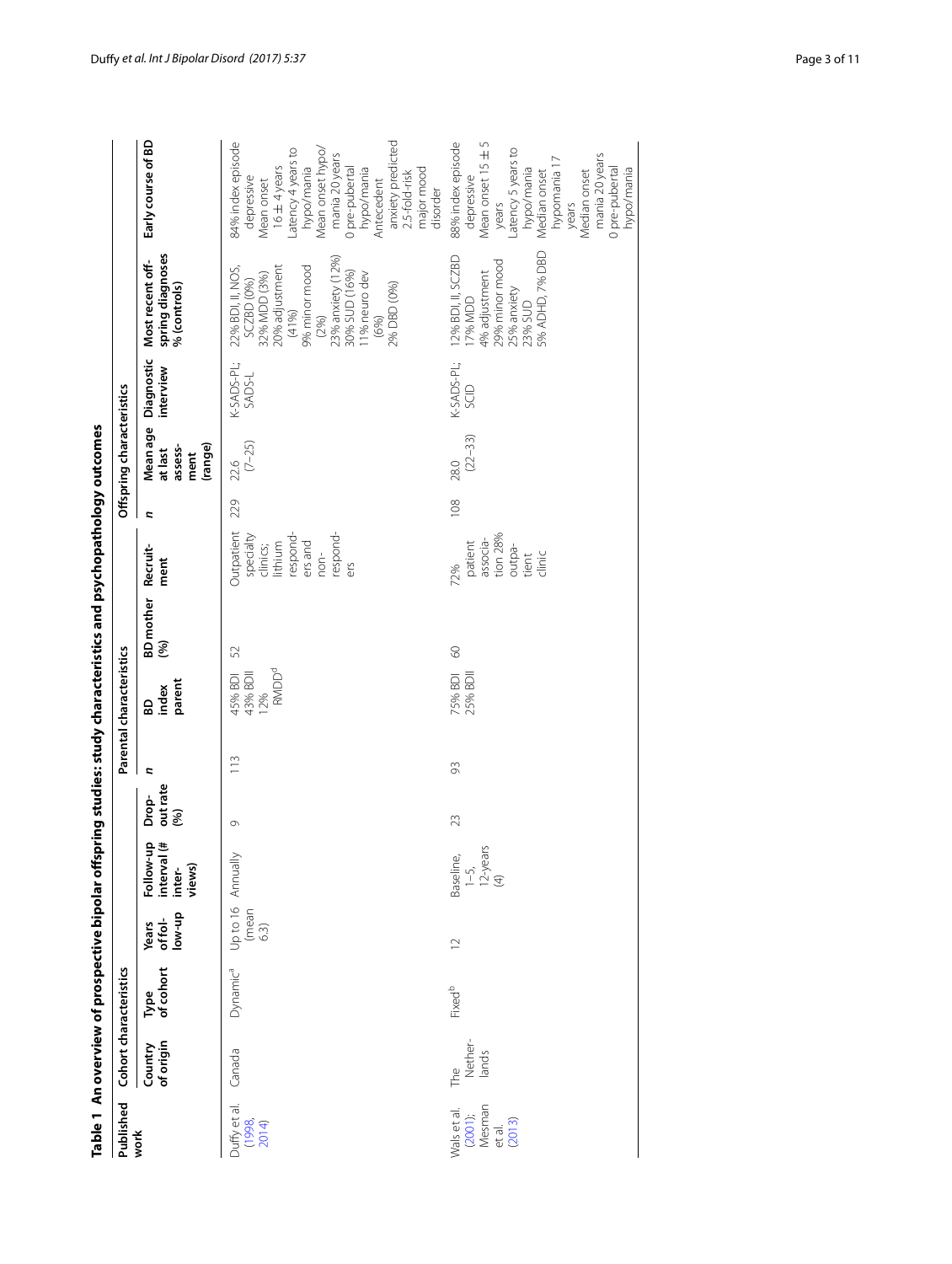| ١<br>г |
|--------|
| ı      |
| ₹      |
| c      |
|        |
| ī      |
| ٦      |
|        |

| Table 1 continued                                            |                      |                        |                            |                                                               |                         |     |                          |                          |                                                                                        |     |                                                              |                         |                                                                                                                                                                       |                                                                                                                                                                                                                                                                                                 |
|--------------------------------------------------------------|----------------------|------------------------|----------------------------|---------------------------------------------------------------|-------------------------|-----|--------------------------|--------------------------|----------------------------------------------------------------------------------------|-----|--------------------------------------------------------------|-------------------------|-----------------------------------------------------------------------------------------------------------------------------------------------------------------------|-------------------------------------------------------------------------------------------------------------------------------------------------------------------------------------------------------------------------------------------------------------------------------------------------|
| Published                                                    |                      | Cohort characteristics |                            |                                                               |                         |     | Parental characteristics |                          |                                                                                        |     | Offspring characteristics                                    |                         |                                                                                                                                                                       |                                                                                                                                                                                                                                                                                                 |
| work                                                         | Country<br>of origin | Type<br>of cohort      | Years<br>of fol-<br>low-up | Follow-up<br>interval (#<br>inter-<br>views)                  | outrate<br>Drop-<br>(%) | Z,  | parent<br>index<br>6     | <b>BD</b> mother<br>(96) | Recruit-<br>ment                                                                       | ς   | Mean age<br>(range)<br>assess-<br>at last<br>ment            | Diagnostic<br>interview | spring diagnoses<br>Most recent off-<br>% (controls)                                                                                                                  | Early course of BD                                                                                                                                                                                                                                                                              |
| Egeland<br>et al.<br>(2003,<br>2012)                         | <b>ASU</b>           | Fixed                  | $\frac{8}{1}$              | Annually<br>$\begin{pmatrix} 1 & 6 \\ 0 & 1 \end{pmatrix}$    | $\circ$                 | 5   | 100%<br><b>D</b>         | $\frac{3}{4}$            | research;<br>commu-<br>linkage<br>Amish<br>Genetic<br>nity                             | 115 | window<br>$(13 - 29)$<br>of risk'<br>period<br>within<br>59% | interview<br>CARE -     | Risk rating (16%)<br>7% BDI (1%), 39%                                                                                                                                 | Episodic childhood<br>0 evidence of SMD<br>hypo/mania 18<br>All preceded by<br>externalizing-<br>internalizing-<br>in childhood<br>0 pre-pubertal<br>hypo/mania<br>anxiety/dep<br>0 DBD, ADHD,<br>Median onset<br>lescence to<br>symptoms<br>symptoms<br>Shift in ado-<br>irritability<br>years |
| Birmaher<br>et al.<br>(2009);<br>Axelson<br>(2015)<br>et al. | USA                  | Fixed                  | Mean<br>$6.8$              | Mean 2.5<br>$\frac{1}{2}$<br>inter-<br>views<br>2.7)<br>years | $\circ$                 | 236 | 72% BDI<br>28% BDII      | $\overline{\infty}$      | 53% adver-<br>16% outpa-<br>tisement<br>adult BD<br>studies<br>clinics<br>31%<br>tient | 356 | $(\pm 4.8)$<br>18.1                                          | K-SADS-PL;<br>SCID      | 40% anxiety (22%)<br>31% ADHD (18%)<br>27% DBD (15%)<br>8% BD (1%), 11%<br>19% MDD (14%)<br>10% Dep NOS<br>20% SUD (10%)<br>BDNOS (1%)<br>35% ODD/CD<br>(19%)<br>(7%) | mania $<$ 10 years<br>mania $<$ 12 years<br>Mean onset hypo/<br>Mean onset MDD<br>mania 13 years<br>53% onset hypo/<br>33% index hypo/<br>14 years                                                                                                                                              |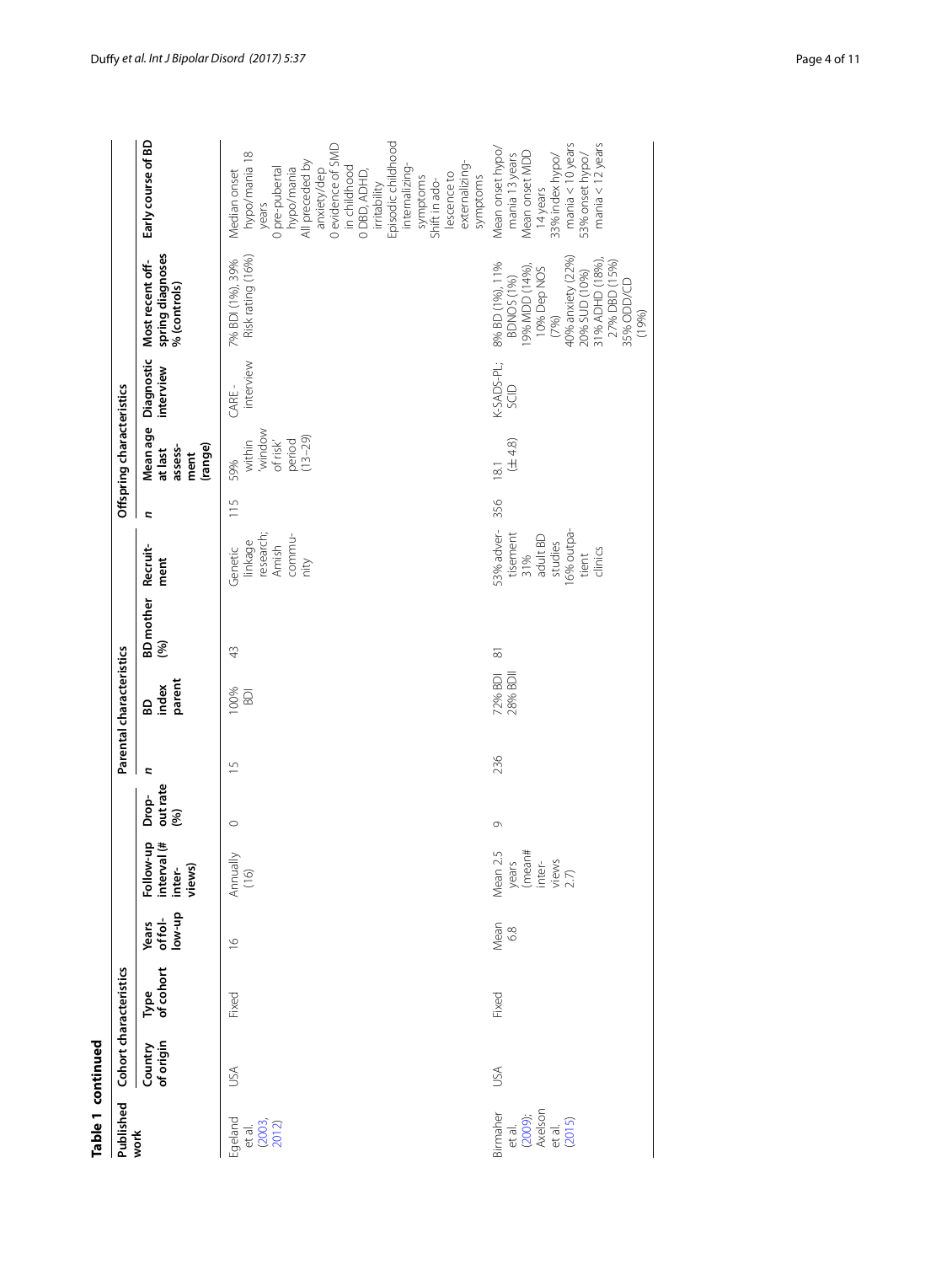| ì      |
|--------|
|        |
|        |
|        |
|        |
|        |
| г      |
| Ú      |
|        |
|        |
| ŧ      |
|        |
| c<br>J |
|        |
|        |
| ٦      |
|        |
|        |

| Published                                                     |                      | Cohort characteristics |                            |                                                                 |                           |                            | Parental characteristics                                      |                          |                                              |                  | Offspring characteristics                         |                                                 |                                                                                                                           |                                                                                                                                                                                                                                                                                                           |
|---------------------------------------------------------------|----------------------|------------------------|----------------------------|-----------------------------------------------------------------|---------------------------|----------------------------|---------------------------------------------------------------|--------------------------|----------------------------------------------|------------------|---------------------------------------------------|-------------------------------------------------|---------------------------------------------------------------------------------------------------------------------------|-----------------------------------------------------------------------------------------------------------------------------------------------------------------------------------------------------------------------------------------------------------------------------------------------------------|
| work                                                          | of origin<br>Country | Type<br>of cohort      | Years<br>of fol-<br>low-up | Ω<br>共<br>Follow-u<br>interval (<br>inter-<br>views)            | out rate<br>Drop-<br>(96) | L,                         | parent<br>index<br>6                                          | <b>BD</b> mother<br>(96) | Recruit-<br>ment                             | L,               | Mean age<br>(range)<br>assess-<br>at last<br>ment | Diagnostic<br>interview                         | spring diagnoses<br>Most recent off-<br>% (controls)                                                                      | Early course of BD                                                                                                                                                                                                                                                                                        |
| Numberger USA<br>et al.<br>$(2011)$                           |                      | Fixed                  | $2 - 3$                    | $1-2$ -years<br>(3)<br>Baseline,                                | No info                   | proband <sup>c</sup><br>88 | SCZBD<br>7% BDII<br>88.5%<br>4.5%<br>$\overline{\mathsf{BD}}$ | No info                  | Outpatient<br>research<br>studies<br>clinic; | $\overline{141}$ | $17(12-21)$<br>base-<br>line)                     | K-SADS-BP;<br>ephone<br>65% by<br>$\frac{1}{2}$ | 9% BDI, II, NOS (0%)<br>11% DBD (8%)<br>8% ADHD (6%)<br>16% MDD (4%)<br>18% SUD (9%)                                      | onset $\leq$ 12 years<br>externalising dis-<br>orders predicted<br>Antecedent anxi-<br>ety predicted a<br>mania 13 years<br>hypomania 16<br>major mood<br>major mood<br>Median onset<br>5% of BD had<br>Median onset<br>$2.5 - 6$ ld-risk<br>3.5-fold-risk<br>Antecedent<br>disorder<br>disorder<br>years |
| Vandeleur<br>et al.<br>(2014);<br>Preisig<br>et al.<br>(2016) | Switzer-<br>land     | Dynamic                | 10.6<br>Mean               | (mean # $inter-$<br>inter-<br>views<br>3.3)<br>years<br>Every 3 | 33                        | $\overline{\infty}$        | SCZBD<br>65.5%<br><b>BDI</b><br>12.5%<br><b>BDII</b><br>22%   | 58                       | and out-<br>Inpatient<br>patient<br>clinics  | 145              | $(16 - 28)$<br>21.1                               | K-SADS-E                                        | 44% anxiety (38%)<br>17% ADHD (13%)<br>37% MDD (38%)<br>15% ODD (13%)<br>28% SUD (19%)<br>2% BDI, II (4%)<br>17% BPS (5%) | 61% index episode<br>mania $<$ 12 years<br>19.4% onset hypo/<br>Mean onset hypo/<br>mania 16 years<br>$(median = 15)$<br>MDD 13 years<br>$(median = 13)$<br>depressive<br>Mean onset<br>years)<br>years)                                                                                                  |

ADHD attention deficit (hyperactivity) disorder, BD bipolar disorder, MOS bipolar disorder, BD bipolar laisorder, BD bipolar-I disorder, BP bipolar spectrum disorder, CD conduct disorder,<br>DBD disruptive behavioral disorder ADHD attention deficit (hyperactivity) disorder, BD bipolar disorder, BD-ADS bipolar disorder, BD bipolar loisorder, BD libipolar-I disorder, BPS bipolar spectrum disorder, CD conduct disorder, DBD disruptive behavioral disorder, Dep-NOS depression not otherwise specified, MDD major depressive disorder, Neuro-dev neurodevelopmental disorder, ODD oppositional defiant disorder, SCZBD schizoaffective disorder bipolar type, SUD substance use disorder disorder bipolar type, *SUD* substance use disorder

<sup>a</sup> Dynamic continuous enrolment and follow-up from entry *Dynamic* continuous enrolment and follow-up from entry

<sup>b</sup> Fixed enrolment at time 1 and then follow-up *Fixed* enrolment at time 1 and then follow-up

· Proband for 81% of offspring the proband was the parent *Proband* for 81% of ofspring the proband was the parent

<sup>d</sup> RMDD recurrent major depressive disorder in 1st degree relatives of BD probands *RMDD* recurrent major depressive disorder in 1st degree relatives of BD probands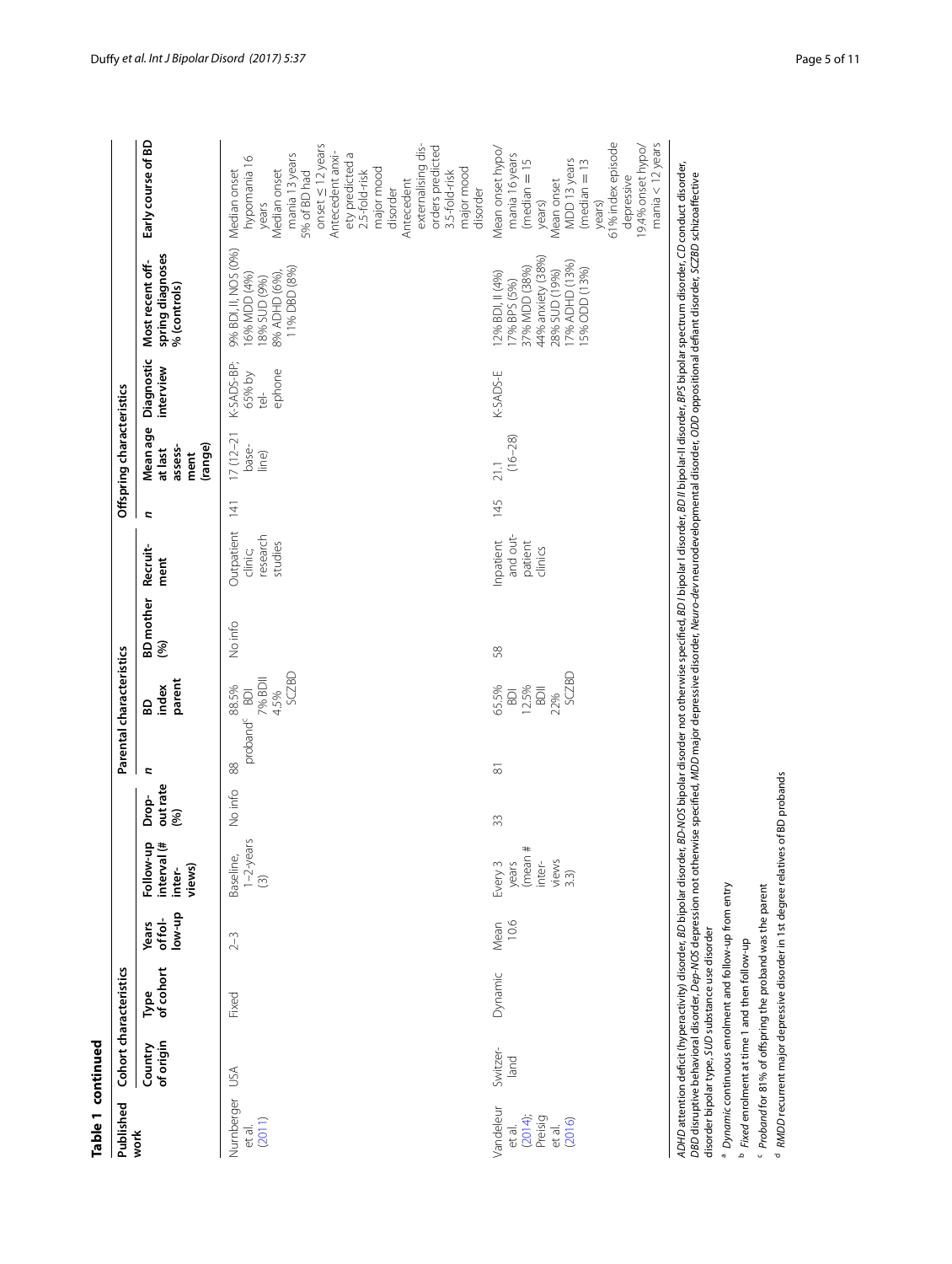[2016](#page-10-10)) appear to increase the risk of psychopathology in high-risk ofspring.

Several ofspring studies, but not all (Axelson et al. [2015\)](#page-9-14), confrm the prominence of depressive mood disorders early in the course of emergent bipolar disorder, typically manifesting at the syndrome level in early to mid-adolescence (Dufy et al. [2009](#page-9-17), [2014;](#page-9-0) Mesman et al. [2013;](#page-10-1) Nurnberger et al. [2011](#page-10-11)). To wit, the Dutch, multisite US, and Canadian ofspring studies reported that in the vast majority of cases, the initial major mood episode in those ofspring who developed bipolar disorder was depressive in polarity (Dufy et al. [2014](#page-9-0); Mesman et al. [2013;](#page-10-1) Nurnberger et al. [2011\)](#page-10-11). Interestingly, despite repeated prospective direct assessment of children at confrmed familial risk, these studies have almost uniformly found no support for the proposed pre-pubertal or very early onset bipolar disorder subtype (Dufy et al. [2014](#page-9-0); Egeland et al. [2012;](#page-9-1) Mesman et al. [2013\)](#page-10-1). For example, the mean age of onset of the frst diagnosable activated episode across studies at last report ranged from 13 to 20 years (Duffy et al. [2014](#page-9-0); Mesman et al. [2013](#page-10-1); Nurnberger et al. [2011\)](#page-10-11). The BIOS study stands apart somewhat from these other published studies reporting that, in those ofspring who developed BD, 50% had mania prior to age 12 (compared to 0% in other studies) and 50% debuted with a depressive episode (compared to over 80% in other studies) (Axelson et al. [2015\)](#page-9-14). It is possible that these diferences refect diferences in study populations (Birmaher et al. [2009](#page-9-11))— BIOS families had signifcantly lower SES, higher rates of comorbidity in the BD parent, and more assortative mating as indicated by high rates of psychiatric illness in the other (non-bipolar) parent compared to the Canadian, Dutch and Amish studies (Dufy et al. [2014;](#page-9-0) Egeland et al. [2012](#page-9-1); Mesman et al. [2013\)](#page-10-1). The Swiss study found the mean age of onset of the frst diagnosable activated episode was age 16 (SD 5.1 years), of which 61% debuted with a depressive episode. Six cases (19.4%) of mania/ hypomania were found prior to age 12, but 5 out of these 6 children had experienced early trauma just before the reported onset of mania/hypomania. The mean age of onset of the frst activated manic/hypomanic episode in the remaining ofspring was 17.5 (SD 4.3) years. With longer follow-up, the mean age of onset of frst activated episode will likely increase further as new onsets continue to occur and as evidenced in the updated reports from the Dutch and Canadian studies (Dufy et al. [2014](#page-9-0); Mesman et al. [2013\)](#page-10-1).

A preliminary analysis of the trajectory of emerging bipolar disorder based on the Canadian Flourish highrisk ofspring cohort was consistent with a progressive sequence of psychopathology over development (see Fig. [1](#page-7-0) reproduced with permission (Duffy [2014](#page-9-18)). Further evidence supported that bipolar disorder varies in presentation within families and in course and treatment response between families, highlighting important aspects of phenotypic and etiologic heterogeneity. The best-ft model supported a shift from non-specifc childhood antecedent syndromes (i.e., sleep problems, anxiety, and in the lithium non-responsive bipolar subtype, neurodevelopmental disorders) to internalizing symptoms under stress (i.e., sensitivity), to depressive disorders and fnally on to the manifestation of the frst activated episode.

This conceptual model of the trajectory of emerging bipolar disorder is consistent with several of the main observations among the high-risk studies, namely that: (i) bipolar disorder does not typically begin with a manic episode and is often presaged by childhood antecedent conditions and years of depressive episodes with more proximal subsyndromal hypomanic symptoms; (ii) childhood sleep and internalizing disorders likely have diferent signifcance in children with a confrmed familial risk of bipolar disorder compared to children without this risk; (iii) depressive episodes in adolescents at confrmed familial risk of bipolar disorder may represent emerging bipolar disorder or at least an increased likelihood of a bipolar predisposition; (iv) manic-like presentations in very young children without a confrmed family history of bipolar disorder may index a set of disorders or problems unrelated to bipolar disorder.

Findings from a recent meta-analysis indicate that there is substantive heterogeneity in prodromal symptom profles and duration preceding an index manic episode (Van Meter et al. [2016\)](#page-10-13). All but one of the studies included in this meta-analysis relied on retrospective data, often based on structured self-report symptom rating scales. Further, recall was over variable periods of time and often in patients whose most recent episode was manic. All of these methodological aspects are potential sources of bias. These limitations notwithstanding, common prodromal or proximal symptoms (> 50%) included excessive energy and goal directedness, talkativeness and pressured speech, elated mood, insomnia, depressed mood, diminished ability to think, and academic and work difficulties (Van Meter et al. [2016](#page-10-13)).

The Amish high-risk offspring study was the first to report that sensitivity by nature (i.e., stress reactivity) and episodic internalizing anxiety and depressive symptoms shifted into episodic activated symptom clusters over development and more proximal to the onset of bipolar disorder (Egeland et al. [2003,](#page-9-16) [2012](#page-9-1)). The episodic recurrent nature of these symptoms, combined with the confrmed familial risk of bipolar disorder in multiple generations, increases the likelihood that these otherwise non-specifc manifestations refect the bipolar diathesis.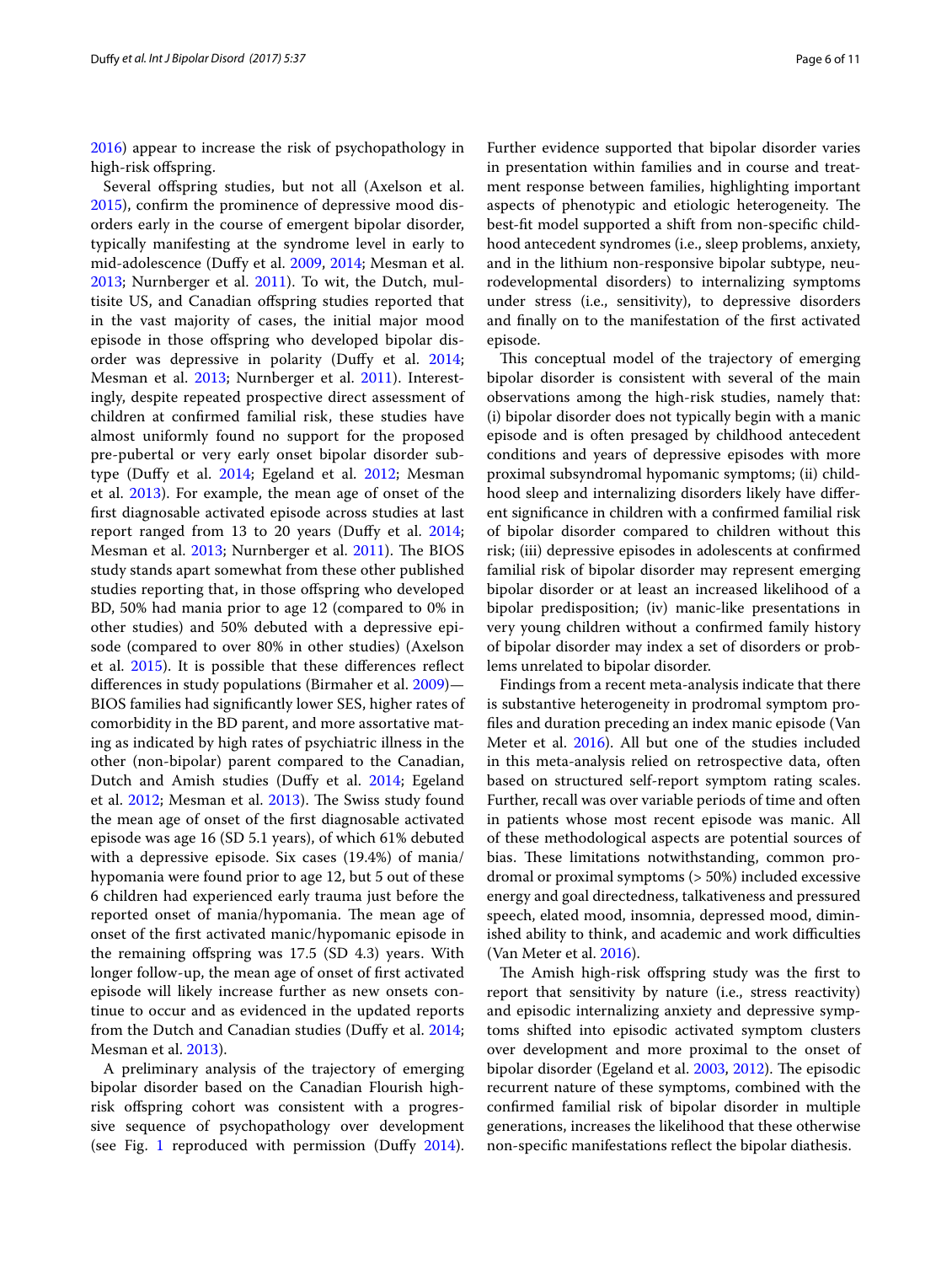Recently, the BIOS study showed that parent-reported internalizing symptoms and child-reported afective lability predicted onset of the frst manic episode; the latter in part through an association with more proxi-mal manic symptoms (Hafeman et al. [2016](#page-9-19)). The Flourish Canadian study observed that while the median age of onset of clinically assessed hypomanic symptoms in that offspring cohort was 16.4 years, the range was large (between 6 and 30 years). On average, these clinically signifcant hypomanic symptom onset prior but proximal to the index depressive episode (median onset age 16.8 years), and several years before the onset of the frst diagnosable hypo/manic episode (median age of onset 18.4, bipolar I, and 21, bipolar-II) (Goodday et al. [2015](#page-9-7)). A recent report also found that high-risk ofspring of bipolar parents had more severe depressive episodes and were more likely to experience mixed (activated) symptoms compared to low-risk depressed controls (Diler et al. [2017\)](#page-9-20).

Cognitive function has been a focus of studies aimed at predicting risk and describing the early course of psychotic spectrum disorders, including bipolar disorder. Evidence from prospective studies, reviews, and a metaanalysis support distinctly diferent trajectories of cognitive function in schizophrenia and bipolar disorder over the emerging course of illness onset (Lewandowski et al. [2011](#page-9-21); Trotta et al. [2015\)](#page-10-14). Specifcally, lower general intelligence and poorer school performance is evident pre-morbidly in children who later develop schizophrenia (MacCabe and Murray [2004](#page-10-15); MacCabe et al. [2010](#page-10-16)). Further, at an early age, children who develop psychosis have evidence of pre-morbid cognitive deficits in verbal learning, working memory, attention, processing speed and executive function, along with "soft" neurological deficits, including problems with coordination and fine motor control (Owens and Johnstone [2006](#page-10-17); Cannon et al. [2002](#page-9-22)). School performance, social functioning and cognitive deficits worsen through the school years leading up to the frst psychotic break (Lewandowski et al. [2011](#page-9-21)). The trajectory of premorbid abnormal and deteriorating cognition and function across a number of domains, taken together with childhood neurological abnormalities, are consistent with a neurodevelopmental hypothesis of schizophrenia (Owens and Johnstone [2006](#page-10-17); Clarke et al. [2012\)](#page-9-23).

In contrast, based on prospective studies, the academic performance, cognitive function, and neurodevelopmental history of children who go on to develop bipolar disorder is comparable to that of the general population (Lewandowski et al. [2011](#page-9-21); Trotta et al. [2015\)](#page-10-14). Children who develop bipolar disorder do not manifest the same degree of lower and declining intellectual functioning or school performance as seen in children who develop

schizophrenia (MacCabe et al. [2010;](#page-10-16) Cannon et al. [2002](#page-9-22); Murray et al. [2004](#page-10-18)). Rather than refecting the illness predisposition, cognitive deficits in bipolar disorder appear to largely manifest after illness onset (Lewandowski et al. [2011](#page-9-21)) and relate to aspects of the nature of the illness course, such as the number and polarity of mood episodes, polypharmacy, psychosis, antipsychotic treatment, and medical comorbidity (Berk et al. [2011](#page-9-24); Hajek et al. [2013a](#page-9-25), [b](#page-9-26); Calkin et al. [2015](#page-9-27)). However, it should be noted that studies have typically not considered heterogeneity of bipolar illness. Specifcally, there is evidence to suggest that the psychotic spectrum bipolar subtype, as indexed by non-response to lithium prophylaxis, is characterized by learning disabilities, academic problems and ADHD in childhood—a point of overlap with the psychotic illness trajectory and diferentiation from the early developmental history of those who develop classic lithium-responsive manic-depressive illness (Dufy [2012,](#page-9-13) [2015](#page-9-28)).

Alongside the evolution of clinical symptoms and syndromes, there is accruing evidence of the importance of psychological risk processes in the onset of bipolar disorder. These psychological risk processes in part overlap with those predicting unipolar depression in that children at genetic risk for bipolar disorder have unstable self-esteem and abnormal styles of self-regulation including excessive rumination (Jones et al. [2006a;](#page-9-29) Pavlickova et al. [2014](#page-10-19)). Additional psychological targets are suggested by studies showing that young people with hypomanic personality traits show abnormal reward responsivity, (Meyer et al. [1999](#page-10-20)) impulsiveness, (Mason et al. [2012](#page-10-21)) and abnormal interpretation of activated internal states, (Jones et al. [2006b\)](#page-9-30) and that young people with abnormal sensitivity to reward and goal-striving are at elevated risk of developing BD symptoms (Alloy et al. [2012](#page-9-31)). It is possible that diferent psychological risk processes are important at diferent stages in the emerging clinical trajectory of specifc subtypes of bipolar disorder and could be important intervention targets (Dufy et al. [2016](#page-9-8)).

# **Conclusions**

There is evidence from a number of longitudinal highrisk ofspring studies that the index manic or hypomanic episode typically manifests in mid-late adolescence and early adulthood. Despite the fact that DSM considers the activated episode to be the cardinal indicator of bipolar illness, prospective high-risk studies show that activated episodes are often preceded by years of clinically signifcant psychopathology at both the syndrome and symptom levels. Internalizing symptoms, emotional sensitivity and sleep and anxiety disorders in childhood, followed by depressive disorders and more proximal prodromal hypomanic symptoms manifest prior to the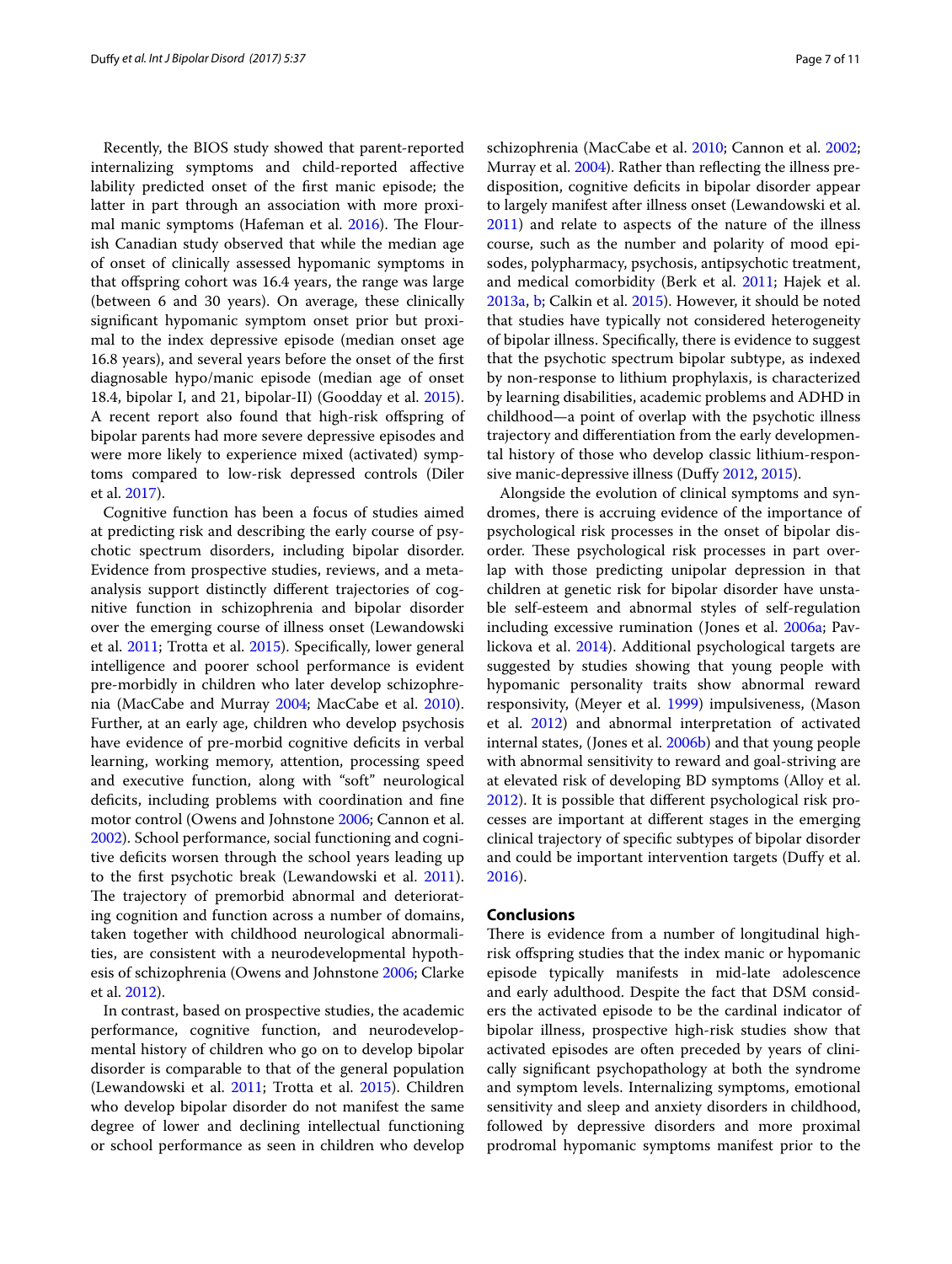

<span id="page-7-0"></span>full-threshold hypo/manic episode. Antecedent symptoms and syndromes may have a diferent predictive meaning in children at confrmed familial risk of bipolar disorder compared to children without this risk. Further, there is accumulating evidence for the importance of rumination, self-appraisal processes, impulsivity, and reward sensitivity in the development of bipolar disorder and these psychological risk processes may have diferent importance at diferent stages of the bipolar illness trajectory. In contrast to psychotic illnesses, cognitive deficits in bipolar disorder emerge after full-blown illness onset and are likely more related to mixed burden of illness efects, emphasizing the importance of accurate early identifcation and efective early intervention.

# **Clinical implications**

The observations from prospective high-risk studies can inform prevention and early intervention strategies at both the program and individual patient levels. While there are some practical and conceptual reasons for separating adult and youth psychiatric services, it is clear that this separation is detrimental when it comes to youth from families with a high risk of developing major psychiatric disorders. Therefore, closer collaboration between child and adult psychiatric services and other medical programs seems crucial—both to identify children at risk given a confrmed family history and to work to improve the mental health of afected parents with children (this may be especially important for bipolar mothers with children). In addition, further development of programs designed specifcally targeting symptomatic transitional aged youth  $(15-25 \text{ years})$  is a necessity. These programs should offer engaging and accessible psychoeducation and support programs to mitigate risk factors and bolster resilience including healthy coping with stress, mood regulation, and avoidance of substance use. These community-based programs should have direct access to subspecialty early intervention programs that provide timely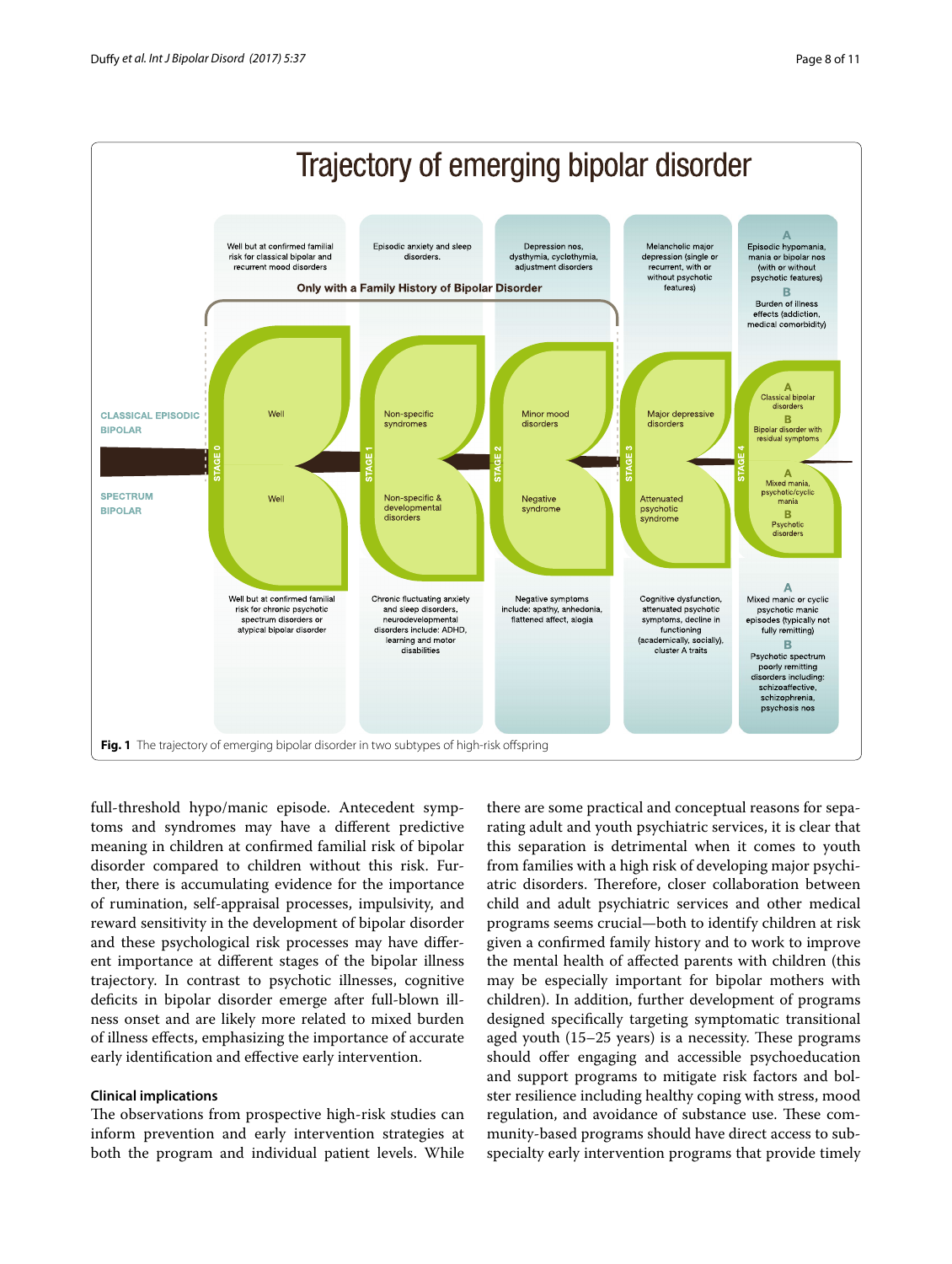expert assessment and evidence-based care to those with emergent illness, especially those with a confrmed familial risk of major psychiatric illness and/or suicide.

At an individual level, to more accurately predict risk, prognosis, and treatment response in young people, who often have limited and seemingly non-specifc clinical presentations, the current approach to diagnosis should be supplemented with other predictive information including: penetrance and nature of psychiatric illnesses in relatives, age on onset of illness in frst-degree relatives, developmental history, psychosocial risk exposures, and the clinical course of emerging psychopathology. The outcome of this more comprehensive approach will earlier illness identifcation, more efective and better-tolerated interventions, and improved long-term outcomes for patients.

## **Research gaps and next directions**

Longitudinal studies of children of well-characterized bipolar parents and their adult relatives will advance understanding of pathophysiological mechanisms, translating predisposition to illness onset and identifying more homogeneous bipolar subtypes. Prospective offspring studies make possible the mapping of changes in multilevel indicators of illness risk from pre-morbid states to prodromes and fnally to illness onset. Early risk exposures (trauma, abuse, exposure to parental active illness), psychological risk processes, and biological markers can be mapped to the emerging clinical course through parallel studies. Understanding the nature of the illnesses segregating in family members and the family environment is also an important contributor to risk and outcomes in the children. These studies can also advance understanding of complex pathways leading to complications and comorbidities of bipolar disorder such as substance use, suicide and cardiovascular illness.

To advance, future research will need to consider the efect of heterogeneity on outcomes. As currently defned, bipolar disorder is a broad diagnostic category comprised of diferent illness subtypes with varying pathophysiology as evidenced by diferences in clinical course, family history, treatment response, genetic, and neurobiological fndings (etiologic heterogeneity) (Manchia et al. [2013;](#page-10-22) Angst et al. [2004](#page-9-32)). One type of bipolar disorder appears related to psychotic illness with early adolescent onset of psychotic manic or mixed episodes, male preponderance, neurodevelopmental comorbidity, poor quality of remission, family history of psychotic or chronic mood disorders and failure to fully respond to lithium prophylaxis (Grof et al. [2009;](#page-9-33) Alda [2004](#page-9-34)). By contrast, another type of bipolar disorder is consistent with the Kraepelin description of classical manic-depressive illness characterized by a highly recurrent course,

predominance of depressive episodes, good quality of spontaneous remission, equal sex ratio, family history of episodic mood disorders, and an excellent response to lithium prophylaxis (Grof et al. [2009;](#page-9-33) Alda [2004\)](#page-9-34).

There is also evidence of phenotypic heterogeneity in that the bipolar trait presents differently in affected relatives within the same families, who presumably share the same illness subtype or trait. Furthermore, the spectrum of illness (phenotypic spectrum) differs between subtypes. For example, relatives of patients with a classical lithium-responsive manic-depressive illness manifest high rates of episodic major depression and bipolar I and II disorders, while relatives of patients with psychotic spectrum bipolar disorder have elevated rates of chronic illnesses including neurodevelopmental disorders (autism, learning disabilities, ADHD), schizoaffective illness, chronic depression, and psychosis (Duffy and Grof [2001;](#page-9-35) Rice et al. [1987\)](#page-10-23).

More recently, early intervention research concerning psychotic disorders has focused on studying heterogeneous populations of youth at clinical high-risk of developing psychosis. While this approach has been very helpful in identifying individuals manifesting high-risk mental states warranting intensive surveillance and clinical intervention, the approach is not likely robust enough to inform the identifcation and validation of biomarkers or to understand the translation of genetic predisposition into illness onset. To advance our understanding of bipolar disorder onset, it will be necessary to start from parents with well-characterized bipolar illness that can be organized into more homogeneous subtypes. Refned illness phenotypes have a higher likelihood of mapping to changes in underlying genetic and neurobiological markers and thereby identifying specifc intervention targets. Whilst fndings may not be directly generalizable to heterogeneous at risk and clinical populations, it is a necessary approach to advance our understanding of the pathophysiology driving emerging illness. Similar approaches have been very productive in diferentiating illness subtypes and identifying susceptibility genes and biological markers associated with illness progression in other areas such as autism (Loth et al. [2017\)](#page-10-24), dementia (Meeter et al. [2017](#page-10-25)), and cancer research (Zabor and Begg [2017\)](#page-10-26).

## **Authors' contributions**

All authors have participated in contributing their outcomes and writing of this manuscript. All authors have provided consent for this submission. All authors read and approved the fnal manuscript.

#### **Author details**

<sup>1</sup> Student Wellness Centre, Department of Psychiatry, Queen's University, 146 Stuart Street, Kingston, ON K7L3N6, Canada.<sup>2</sup> Department of Psychiatry Lausanne, University Hospital of Lausanne, Lausanne, Switzerland. 3 Medical Sciences Division, University of Oxford, Oxford, UK.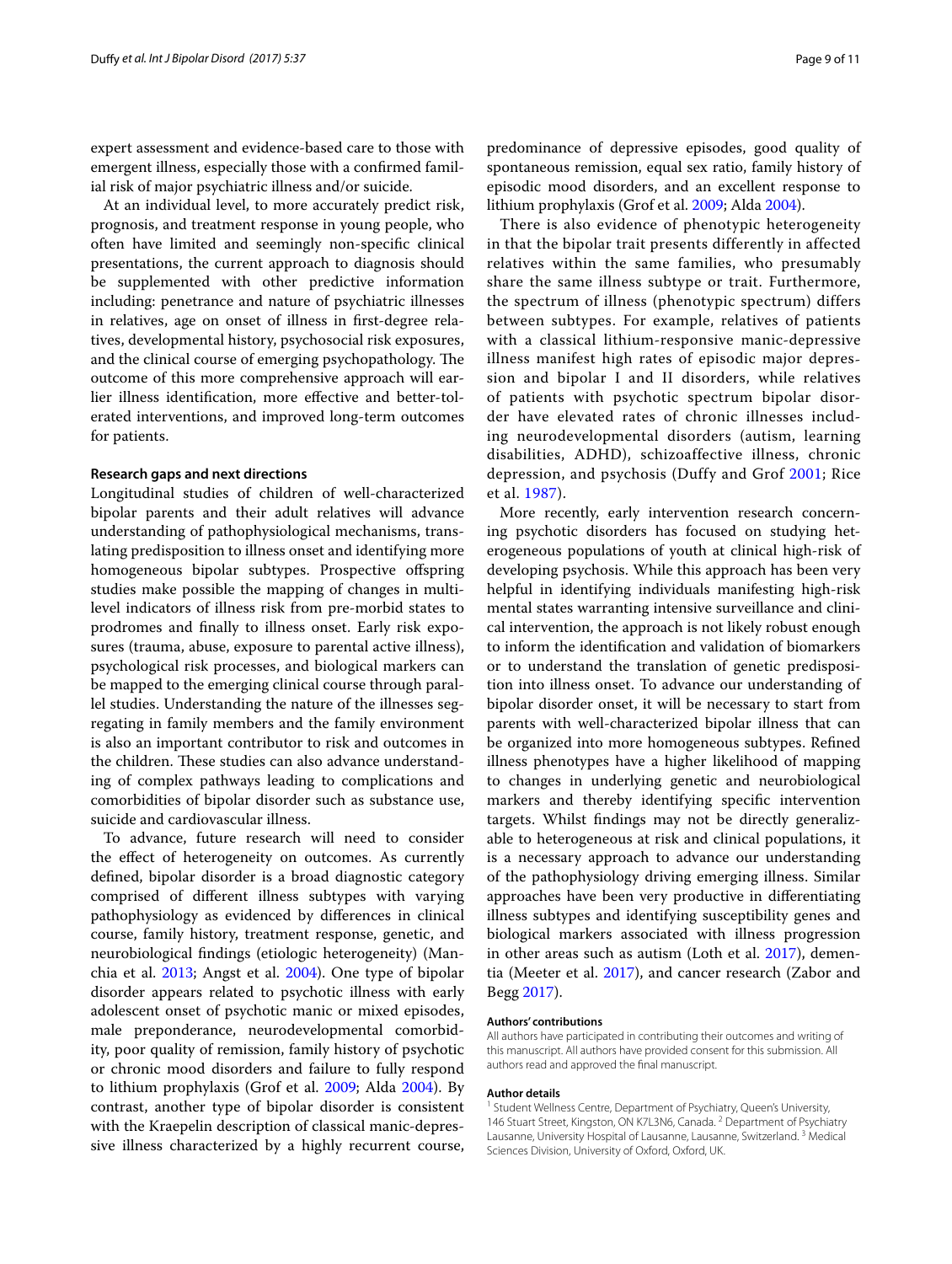#### **Acknowledgements**

We thank the families who were involved in this research.

## **Competing interests**

The authors declare that they have no competing interests.

# **Availability of data and materials**

Not applicable.

#### **Ethics approval and consent to participate**

The Canadian Flourish high-risk research is approved by the local Independent Research Ethics Board in Ottawa and by the Queen's University Ethics Board. The Lausanne–Geneva high-risk research study is approved by the local institutional review board.

### **Funding**

The Flourish Offspring study is funded by a grant from the Canadian Institutes for Health Research (CIHR) PJT# 152976. The Lausanne–Geneva high-risk study was and is supported by fve grants from the Swiss National Foundation (SNF: #3200-040677, #32003B-105969, and #32003B-118326 to F. Ferrero; #3200-049746 and #3200-061974 to M. Preisig), two grants for a national research project *"The Synaptic Bases of Mental Diseases"* (#125759 and #158776 to P. Magistretti) fnanced by the Swiss National Foundation, and a grant from GlaxoSmithKline Clinical Genetics.

# **Publisher's Note**

Springer Nature remains neutral with regard to jurisdictional claims in published maps and institutional afliations.

## Received: 23 August 2017 Accepted: 25 September 2017 Published online: 22 November 2017

#### **References**

- <span id="page-9-34"></span>Alda M. The phenotypic spectra of bipolar disorder. Neuropsychopharmacology. 2004;14:94–9.
- <span id="page-9-31"></span>Alloy LB, Bender RE, Whitehouse WG, et al. High behavioral approach system (BAS) sensitivity, reward responsiveness, and goal-striving predict frst onset of bipolar spectrum disorders: a prospective behavioral high-risk design. J Abnorm Psychol. 2012;121:339–51.
- <span id="page-9-32"></span>Angst J, Gerber-Werder R, Zuberbuhler HU, et al. Is bipolar I disorder heterogeneous? Eur Arch Psychiatry Clin Neurosci. 2004;254:82–91.
- <span id="page-9-14"></span>Axelson D, Goldstein B, Goldstein T, et al. Diagnostic precursors to bipolar disorder in ofspring of parents with bipolar disorder: a longitudinal study. Am J Psychiatry. 2015;172:638–46.
- <span id="page-9-10"></span>Bagot RC, Meaney MJ. Epigenetics and the biological basis of gene x environment interactions. J Am Acad Child Adolesc Psychiatry. 2010;49:752–71.
- <span id="page-9-24"></span>Berk M, Kapczinski F, Andreazza AC, et al. Pathways underlying neuroprogression in bipolar disorder: focus on infammation, oxidative stress and neurotrophic factors. Neurosci Biobehav Rev. 2011;35:804–17.
- <span id="page-9-11"></span>Birmaher B, Axelson D, Monk K, et al. Lifetime psychiatric disorders in schoolaged ofspring of parents with bipolar disorder: the Pittsburgh bipolar ofspring study. Arch Gen Psychiatry. 2009;66:287–96.
- <span id="page-9-27"></span>Calkin CV, Ruzickova M, Uher R, et al. Insulin resistance and outcome in bipolar disorder. Br J Psychiatry. 2015;206:52–7.
- <span id="page-9-22"></span>Cannon M, Caspi A, Moffitt TE, et al. Evidence for early-childhood, pan-developmental impairment specifc to schizophreniform disorder: results from a longitudinal birth cohort. Arch Gen Psychiatry. 2002;59:449–56.
- <span id="page-9-23"></span>Clarke MC, Kelleher I, Clancy M, Cannon M. Predicting risk and the emergence of schizophrenia. Psychiatr Clin North Am. 2012;35:585–612.
- <span id="page-9-20"></span>Diler RS, Goldstein TR, Hafeman D, et al. Characteristics of depression among ofspring at high and low familial risk of bipolar disorder. Bipolar Disord. 2017;19(5):344–52.
- <span id="page-9-9"></span>Doucette S, Levy A, Flowerdew G, et al. Early parent-child relationships and risk of mood disorder in a Canadian sample of ofspring of a parent with bipolar disorder: fndings from a 16-year prospective cohort study. Early Interv Psychiatry. 2016;10:381–9.
- <span id="page-9-13"></span>Dufy A. The nature of the association between childhood ADHD and the development of bipolar disorder: a review of prospective high-risk studies. Am J Psychiatry. 2012;169:1247–55.
- <span id="page-9-18"></span>Dufy A. Toward a comprehensive clinical staging model for bipolar disorder: integrating the evidence. Can J Psychiatry Revue Canadienne de Psychiatrie. 2014;59:659–66.
- <span id="page-9-28"></span>Dufy A. Early identifcation of recurrent mood disorders in youth: the importance of a developmental approach. Evid-Based Ment Health. 2015;18:7–9.
- <span id="page-9-17"></span>Dufy A, Alda M, Hajek T, Grof P. Early course of bipolar disorder in high-risk ofspring: prospective study. Br J Psychiatry. 2009;195:457–8.
- <span id="page-9-15"></span>Dufy A, Alda M, Kutcher S, Fusee C and Grof P. Psychiatric symptoms and syndromes among adolescent children of parents with lithium-responsive or lithium-nonresponsive bipolar disorder. Am J Psychiatry. 1998;155:431–3.
- <span id="page-9-35"></span>Dufy A, Grof P. Psychiatric diagnoses in the context of genetic studies of bipolar disorder. Bipolar Disord. 2001;3:270–5.
- <span id="page-9-6"></span>Dufy A, Grof P, Robertson C, Alda M. The implications of genetics studies of major mood disorders for clinical practice. J Clin Psychiatry. 2000;61:630–7.
- <span id="page-9-12"></span>Dufy A, Horrocks J, Doucette S, Keown-Stoneman C, McCloskey S, Grof P. Childhood anxiety: an early predictor of mood disorders in ofspring of bipolar parents. J Afect Disord. 2013;150:363–9.
- <span id="page-9-0"></span>Dufy A, Horrocks J, Doucette S, Keown-Stoneman C, McCloskey S, Grof P. The developmental trajectory of bipolar disorder. Br J Psychiatry. 2014;204:122–8.
- <span id="page-9-8"></span>Dufy A, Jones S, Goodday S, Bentall R. Candidate risks indicators for bipolar disorder: early intervention opportunities in high-risk youth. Int J Neuropsychopharmacol. 2016. doi[:10.1093/ijnp/pyv071.](http://dx.doi.org/10.1093/ijnp/pyv071)
- <span id="page-9-1"></span>Egeland JA, Endicott J, Hostetter AM, Allen CR, Pauls DL, Shaw JA. A 16-year prospective study of prodromal features prior to BPI onset in well Amish children. J Afect Disord. 2012;142:186–92.
- <span id="page-9-2"></span>Egeland JA, Hostetter AM, Pauls DL, Sussex JN. Prodromal symptoms before onset of manic-depressive disorder suggested by frst hospital admission histories. J Am Acad Child Adolesc Psychiatry. 2000;39:1245–52.
- <span id="page-9-16"></span>Egeland JA, Shaw JA, Endicott J, et al. Prospective study of prodromal features for bipolarity in well Amish children. J Am Acad Child Adolesc Psychiatry. 2003;42:786–96.
- <span id="page-9-7"></span>Goodday S, Levy A, Flowerdew G, et al. Early exposure to parental bipolar disorder and risk of mood disorder: the Flourish Canadian prospective ofspring cohort study. Early Interv Psychiatry. 2015. doi[:10.1111/eip.12291.](http://dx.doi.org/10.1111/eip.12291)
- <span id="page-9-33"></span>Grof P, Dufy A, Alda M, Hajek T. Lithium response across generations. Acta Psychiatr Scand. 2009;120:378–85.
- <span id="page-9-19"></span>Hafeman DM, Merranko J, Axelson D, et al. Toward the defnition of a bipolar prodrome: dimensional predictors of bipolar spectrum disorders in at-risk youths. Am J Psychiatry. 2016;173:695–704.
- <span id="page-9-25"></span>Hajek T, Calkin C, Blagdon R, Slaney C, Alda M. Type 2 diabetes mellitus: a potentially modifable risk factor for neurochemical brain changes in bipolar disorders. Biol Psychiatry. 2013a;77(33):295–303.
- <span id="page-9-26"></span>Hajek T, Cullis J, Novak T, et al. Brain structural signature of familial predisposition for bipolar disorder: replicable evidence for involvement of the right inferior frontal gyrus. Biol Psychiatry. 2013b;73:144–52.
- <span id="page-9-29"></span>Jones SH, Tai S, Evershed K, Knowles R, Bentall R. Early detection of bipolar disorder: a pilot familial high-risk study of parents with bipolar disorder and their children. Bipolar Disord. 2006a;8:362–72.
- <span id="page-9-30"></span>Jones S, Mansell W, Waller L. Appraisal of hypomania-relevant experiences: development of a questionnaire to assess positive self-dispositional appraisals in bipolar and behavioural high risk samples. J Afect Disord. 2006b;93:19–28.
- <span id="page-9-3"></span>Judd LL, Akiskal HS. The prevalence and disability of bipolar spectrum disorders in the US population: re-analysis of the ECA database taking into account subthreshold cases. J Afect Disord. 2003;73:123–31.
- <span id="page-9-4"></span>Judd LL, Akiskal HS, Schettler PJ, et al. Psychosocial disability in the course of bipolar I and II disorders: a prospective, comparative, longitudinal study. Arch Gen Psychiatry. 2005;62:1322–30.
- <span id="page-9-5"></span>Keck PE Jr, Kessler RC, Ross R. Clinical and economic efects of unrecognized or inadequately treated bipolar disorder. J Psychiatr Pract. 2008;14(Suppl 2):31–8.
- <span id="page-9-21"></span>Lewandowski KE, Cohen BM, Ongur D. Evolution of neuropsychological dysfunction during the course of schizophrenia and bipolar disorder. Psychol Med. 2011;41:225–41.